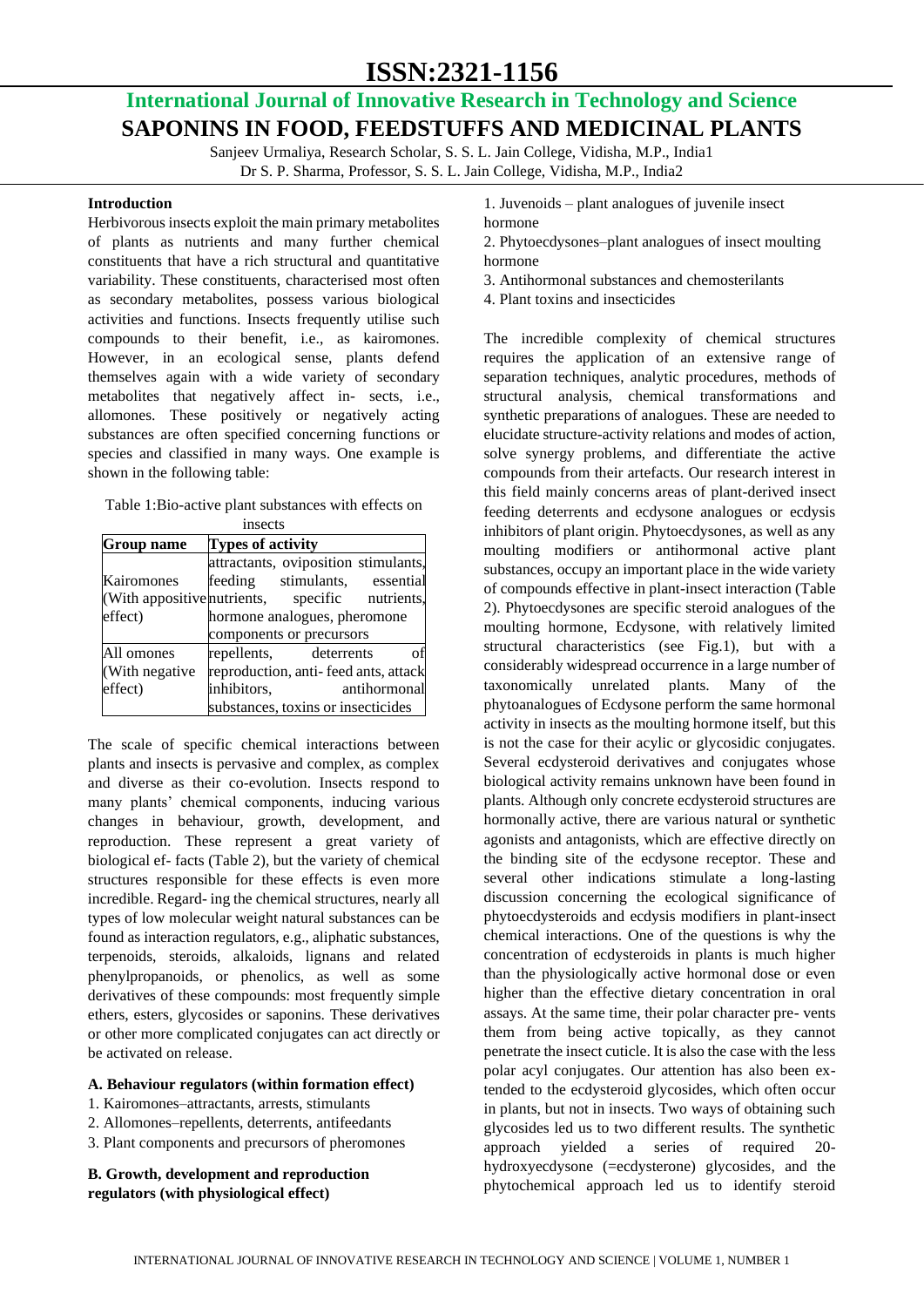### **International Journal of Innovative Research in Technology and Science**

saponins as active sub-stances with a new and unique mode of action in plant-insect chemical interactions.

#### **Active Substances in the Leek – Leek Moth Chemical Interaction**

Our interest in searching for ecdysis influencing compounds, especially those active in feeding assays, brought us to a collaboration with French entomologists specialising in the leek-moth biological and chemical interactions Acrolepiopsisassectella with its host plant: the leek Allium porrum. They analysed sulphurcontaining chemical sub-stances with kairomone properties, typical for Allium plants that stimulated insect behaviour, growth, or egg-laying. On the other hand, they found that leek flowers contain allelopathic substances with a toxic or development restraining effect, indicating ecdysis-disturbing properties. Our participation in this research involved phytochemical analysis and elucidation of the chemical basis of the mode of action.

#### **Identification of the Spirostanol Saponin Aginosid as the Main Leek Active Constituent**

At the beginning of the phytochemical analysis, it was already known that the leek moth Acrolepiopsisassectellais an insect herbivore specialist, is living on Allium plants and is the only Lepidoptera attacking leek Allium porrum. It is leek's most specialised insect consumer and strictly depends on its development and reproduction. It can damage crops sufficiently to cause economic problems as an actual pest insect. However, it avoids feeding on leek flowers. Experimentally was proven that it suffers from digestive dysfunction, intoxication and inhibition of ecdysis when fed on a semisynthetic diet containing flowers or flower extracts. Isolation of the active compound was performed by bio-activity controlled and guided extractions and fractionations. The dried flowers were successively extracted with ethyl acetate (no activity), methanol (low activity), and with a methanol-water (1:1) mixture. After evaporating a significant part of methanol, the last extract was extracted again by n-butanol (the active fraction). Further fractionation was performed by column chromatography on silicagel eluted with chloroformmethanol- water in a gradient mode  $(6:1:0 - 14:6:1)$ . Final purification was carried out by repeated crystallisation checked by RP-HPLC eluting with methanol-water (7:3).

The structural elucidation was performed by a combination of spectroscopic and chemical methods. FAB-MS data revealed molecular weight  $1066$  ([M+1]+ 1067). Further fragmentation indicated the elimination of three hexoses and one pentose:  $1067 - (3 \times 162) - 132$ , and the aglycone: m/z 448. The glycosidic nature of the compound was confirmed by hydrolysis, which yielded the aglycone with [M]+. 448 and with elemental compositionC27H44O5. Carbohydrate components of the acid hydrolysate were analysed by HPLC and determined as glucose, galactose, and the leek-moth larvae were similar to that produced by leek flowers. The same effect was observed with digitonin after isolating a sufficient amount of aginosid for bioassays. The lowest mortality and the fastest development of leekmoth larvae occurred with the dried leaves. The mortality was significantly enhanced with the dried flowers or flower extract. In the latter case, the mortality and the ecdysial failures changed dose-dependent. However, the addition of cholesterol or □-sitosterol to the diet during the test obviated the effect of both the dried flowers and aginosid. The obtained results corresponded with the reviewed data [59] on activities and the role of saponins in the resistance of plants to insects and initiated us to pro- pose a mechanism of action.

#### **Mode of action of saponins on insects**

The formation of an insoluble complex of sterols with digitonin is well known, and it has been used for a long time for the precipitation of sterols. Cholesterol forms such a complex not only with digitonin but also with several other structurally related saponins. Cholesterol or dealkylated phytosterols are precursors in the insect moulting hormone ecdysone biosynthesis. The only source of these sterols for most insect species is their food. If all cholesterol in the food is bound to saponins, the in- sects cannot utilise it. Moreover, if larvae feed on a saponin-rich food, the ingested saponins may complex even cholesterol in their body, and thus suspend the biosynthesis of Ecdysone and cause disturbances in ecdysis. In the test, inhibition in moult and characteristic malformations in the larvae development leading to their deaths were diagnosed. It was observed when digitonin or aginosid were added to the standard diet. When a surplus of cholesterol or □-sitosterol was added to the digitonin or aginosid into the test food, the mortality or ecdysial failures decreased to a minimum. The antagonistic effect of these simple

sterols in the test demonstrates that the mechanism of aginosid, digitonin and other saponins' activity is based on forming an insoluble sterol-saponin complex, which can suspend the normal process of biosynthesis until an excess number of sterols re-starts it again to exclude other possible considerations, digitonin and aginosid were also tested for their eventual direct effect on the ecdysone receptor, in the B-II assay.

#### **Antifeeding Activity of Steroid Saponins**

Insect feeding deterrent activity of spirostanol and other related steroid saponins has been observed only in a few cases. For the activity, spirostanesaponins with structures similar to the Allium saponins were responsible but isolated from unrelated plants of Balanitesand Agave species. We have also tested the antifeeding activity of aginosid in a storage insects pest assay. 17 as a part of our screening and search for finding leads in naturally occurring or chemically modified compounds exploitable for a storage insects' control. When comparing results from this test with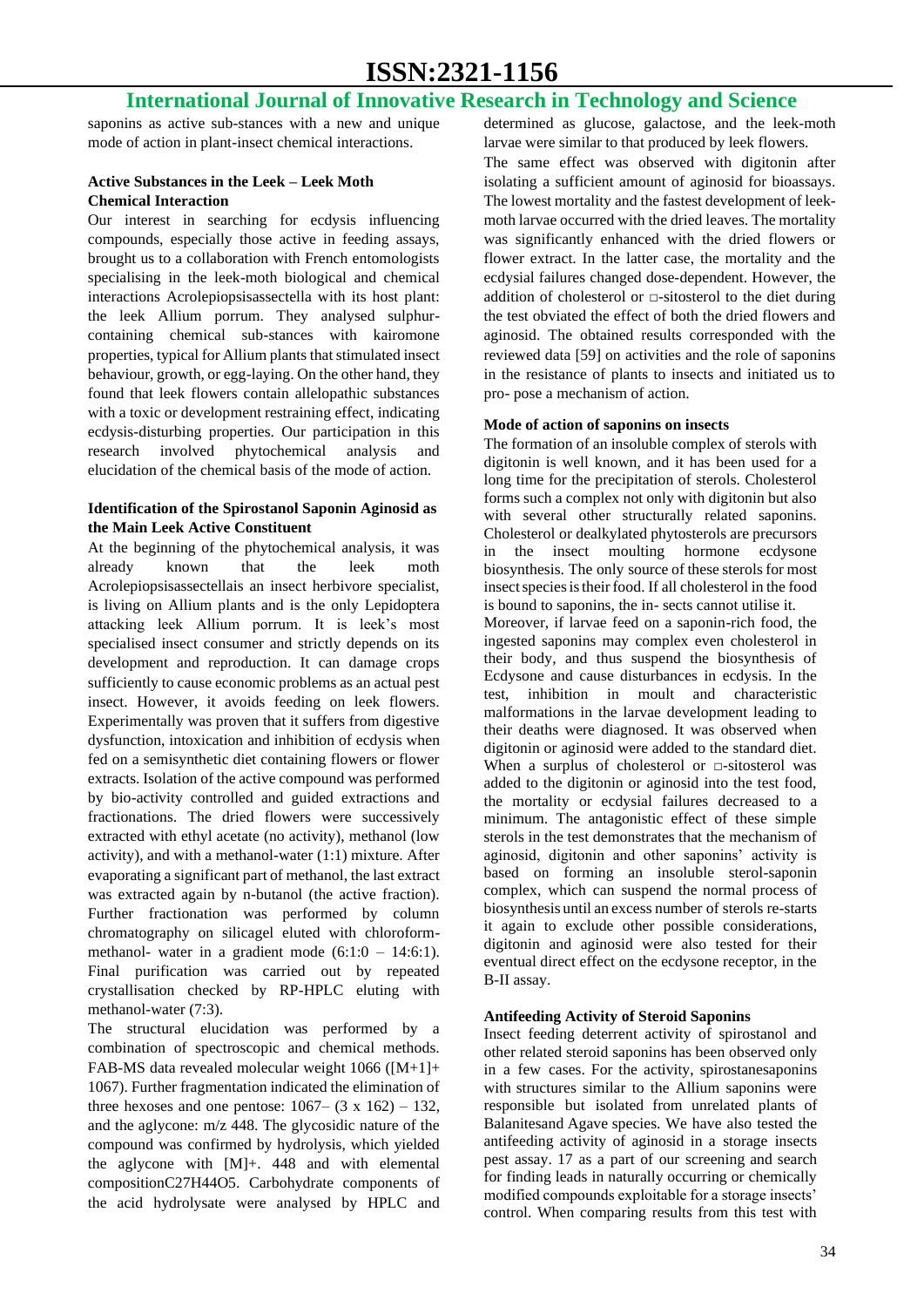### **International Journal of Innovative Research in Technology and Science**

structurally unrelated cardiotonic glycosides and saponins, the activity of aginosid was low and insignificant (Nawrot and Harmatha, unpublished results). How- ever, the intense deterrent activity of aginosid was found in larvae of the polyphagous lepidopteraPeridromasaucia. Growth inhibition during the feeding test was also observed. The same effect was also found after a topical application on the fourth instar larvae of P. saucia. Certain spirostane glycosides showed larval growth inhibition on a cotton pest: the spiny bollworm Eariasinsulana.

#### **Conclusions**

Spirostanesaponins serve to protect leek flowers from the herbivory attack of the most specialised insect consumer leek-moth larvae. The mechanism of their activity has been elucidated and depends on the general feature of specific saponins to form insoluble complexes with sterols, in this case with cholesterol, the precursor of biosynthesis of the moulting hormone ecdysone. This type of activity is non-specific and can occur wherever the conditions are suitable for such a mechanism. Appropriate conditions are in plants or their single organs containing many saponins, sufficient to bind a critical number of basic sterols, essential for insect development. In the case of leek, the condition is fulfilled in flowers, which seem to be protected by allelopathic amounts of saponins. It demonstrates an excellent strategy to avoid damage in those parts of plants that cannot regenerate and are essential for reproduction. Higher content of saponins in the flowers or fruits of Allium plants than in the leaves or bulbs was observed quite frequently. Similar observations also came from other plant families containing different saponins, e.g., triterpene saponins. The content and distribution of spirostanesaponins in Allium species exhibit remarkable chemotaxonomic similarities, and the above-discussed defence mechanism seems to be more generally efficient. Saponin - cholesterol complex formation is not restricted only to spirostanolsaponins, so the exact mechanism could be even more common in nature.

The ecdysis disturbing effect of saponins substitutes the general absence of phytoecdysteroids in Allium plants. The dietary effects of phytoecdysones tested in the same feeding assay on the leek-moth larvae were similar to the previously observed effect of saponins but with a different mode of action. The direct effects of our leek flower spirostanesaponins and some selected spirostanols, including the aglyconeagigenin, were tested in the B-II bioassay. They did not show significant agonistic or antagonistic effects on the ligand-binding site of the modelDrosophila ecdysteroid receptor (Harmatha and Dinan, unpublished results). It is in accord with our explanation of the assumed non-specific mode. The observed effects of saponins and the explained mechanism may be utilised in plant protection strategy. Insect pests could be controlled by making plants' natural defence system more efficient, for example, by breeding varieties of plants with a higher saponin content, especially in their reproductive organs; of course, resistance development or selection pressure to find new food sources cannot be excluded here.

#### References

- [1].Lafont, R. and Horn, D.H.S. (1989) Phytoecdysteroids: structures and occurrence, in J. Koolman (ed.), Ecdysone. From Chemistry to Mode of Action, Georg Thieme Verlag, Stuttgart, pp. 39- 64.
- [2].Harmatha, J. and Dinan, L. (1997) Biological activity of natural and synthetic ecdysteroids in the B- II Bioassay, Archives Insect Biochem. Physiol. 35, 219-225.
- [3].Píš, J., Harmatha, J. and Sláma, K. (1991) Action of some new synthetic derivatives of phytoncidesones on insects, in J. Hrdý (ed.), Insect Chemical Ecology, Academia, Prague and Acad. Publishing, The Hague, pp. 227-234.
- [4].Dinan, L., Whiting, P., Girault, J.-P., Lafont, R., Dhadialla, T.S., Cress, D.E., Mugat, B., Antoniewski, Ch. and Lepesnt J.-A. (1997) Cucurbitacins are insect steroid hormone antagonists acting at the ecdysteroid receptor, Biochem. J. 327, 643-650.
- [5].Arnault, C. and Sláma, K. (1986) Dietary effects of phytoecdysones in the leek-moth, Acrolepiopsisassectella, J. Chem. Ecol. 12, 1979-1986.
- [6].Píš, J., Hykl, J., Budešínský, M. and Harmatha, J. (1994) Regioselective synthesis of 20-hydroxyecdysone glycosides, Tetrahedron, 50, 9679- 9690.
- [7].Harmatha, J., Mauchamp, B., Arnault, C. and Sláma, K. (1987) Identification of a spirostane-type saponin in leek flowers with inhibitory effects on growth leek-moth larvae, Biochem. Syst. Ecol. , 113-116.
- [8].Auger, J., and Thibout, E. (1983) Spécificité des substances non volatiles des Allium responsables de la ponte de la teigne de poireau, Acrolepiopsisassectella, Entomol. Exp. Appl. 34, 71-77.
- [9].Thibout, E. and Auger, J. (1996) Behavioural events and host constituents involved in oviposition in the leek moth Acrolepiopsisassectella, Entomol. Exp. Appl., 80, 101-104.
- [10]. Arnault, C. (1975) Influence des organesflorauxd´Alliumporrumsur le développment de la teigne du poireau (Acrolepiopsisassectella), C. R. Acad. Sc. Paris D, 2477-2480.
- [11]. Arnault, C. (1979) Influence de substances de la plante-hôte sur le développmentlarvaired´Acrolepiopsisassectellaen alimentation artificielle, Entomol. Exp. Appl., 25, 64-74.
- [12]. Arnault, C., Harmatha, J., Mauchamp, B. and Sláma, K. (1987) Influence of allelochemical substances of the host plant (Allium porrum) on development and moulting of Acrolepiopsisassectella. Their role as selective factors, in V. Labeyrie, G. Fabres, D. Lachaise (eds.) Insects – Plants, Dr W. Junk Publishers, Dordrecht, pp. 249- 255.
- [13]. Samek, Z. and Budešínský, M. (1979) In situ reactions with trichloroacetic isocyanate and their